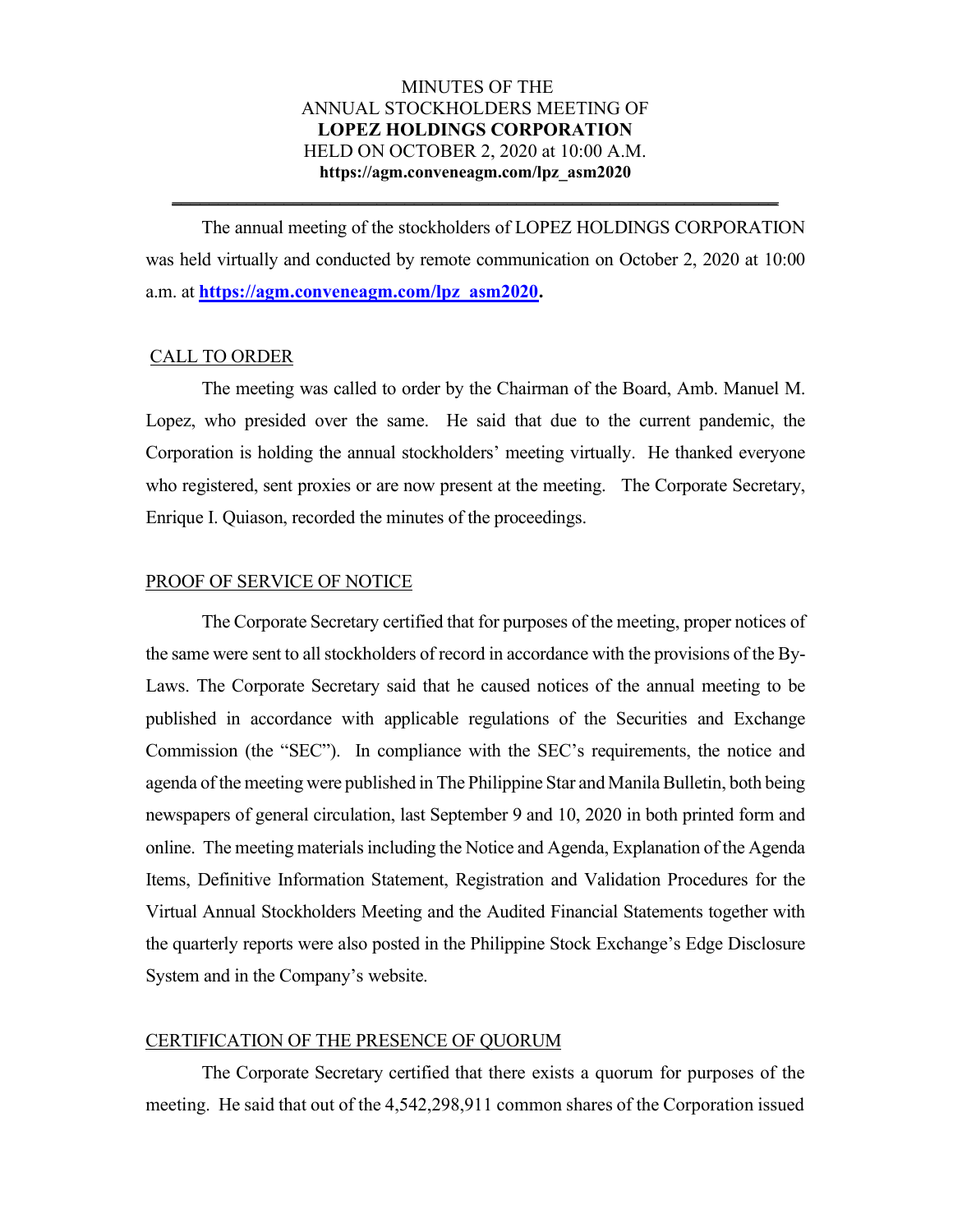and outstanding, there are present in this meeting, virtually or by proxy 2,866,616,427 shares of the common stock representing at least 63.11% of the issued and outstanding voting stock.

 In addition to the Chairman of the Board, Amb. Manuel M. Lopez, the following directors were present during the annual stockholders' meeting: Mr. Cesar E.A. Virata (Independent Director and Chairman of the Audit Committee); Mr. Monico V. Jacob (Independent Director and Chairman of the Board Risk Oversight Committee); Amb. Lilia R. Bautista (Independent Director and Chairman of the Corporate Governance Committee); and Mr. Salvador G. Tirona (President, Chief Operating Officer and Chief Finance Officer). The following officers were also present: Mr. Federico R. Lopez, Treasurer; Ms. Maria Amina O. Amado, Compliance Officer; Mr. Miguel L. Lopez, Executive Vice President, Ms. Marifi H. Hernandez, Head of Internal Audit; and Ms. Maria Carla Paras-Sison, Head of Risk Management and Investor and Stockholder Relations Officer. Mr. Roel Lucas and Mr. Allan Ochoo of SyCip, Gorres, Velayo  $\&$ Company, external auditors of the Corporation were also present.

 The Corporate Secretary announced that under the Corporation's Articles of Incorporation, all common shares have full voting rights. All common stockholders of record as of September 9, 2020 are entitled to register and vote the number of shares in their name as of the record date.

 The Notice and Agenda as published include an explanation of the agenda items. As stated in the Registration and Validation Procedures for the Virtual Annual Stockholders Meeting furnished to the stockholders, a validation of the stockholders was conducted from September 9, 2020 to September 23, 2020.

The stockholders intending to participate in the virtual annual stockholders meeting were requested to register through a designated link. Validated stockholders and proxies were sent a confirmation through email and the links to this virtual annual stockholders' meeting. They were requested to cast their vote on or before September 23, 2020 through a secure on-line voting platform. This on-line voting platform contains the items for approval as indicated in the agenda set out in the notice. The proposed resolution for each of these will be shown in the screen later.

The manner of voting shall be non-cumulative, except as to the election of directors. Each stockholder shall have one vote for each share entitled to vote and registered in his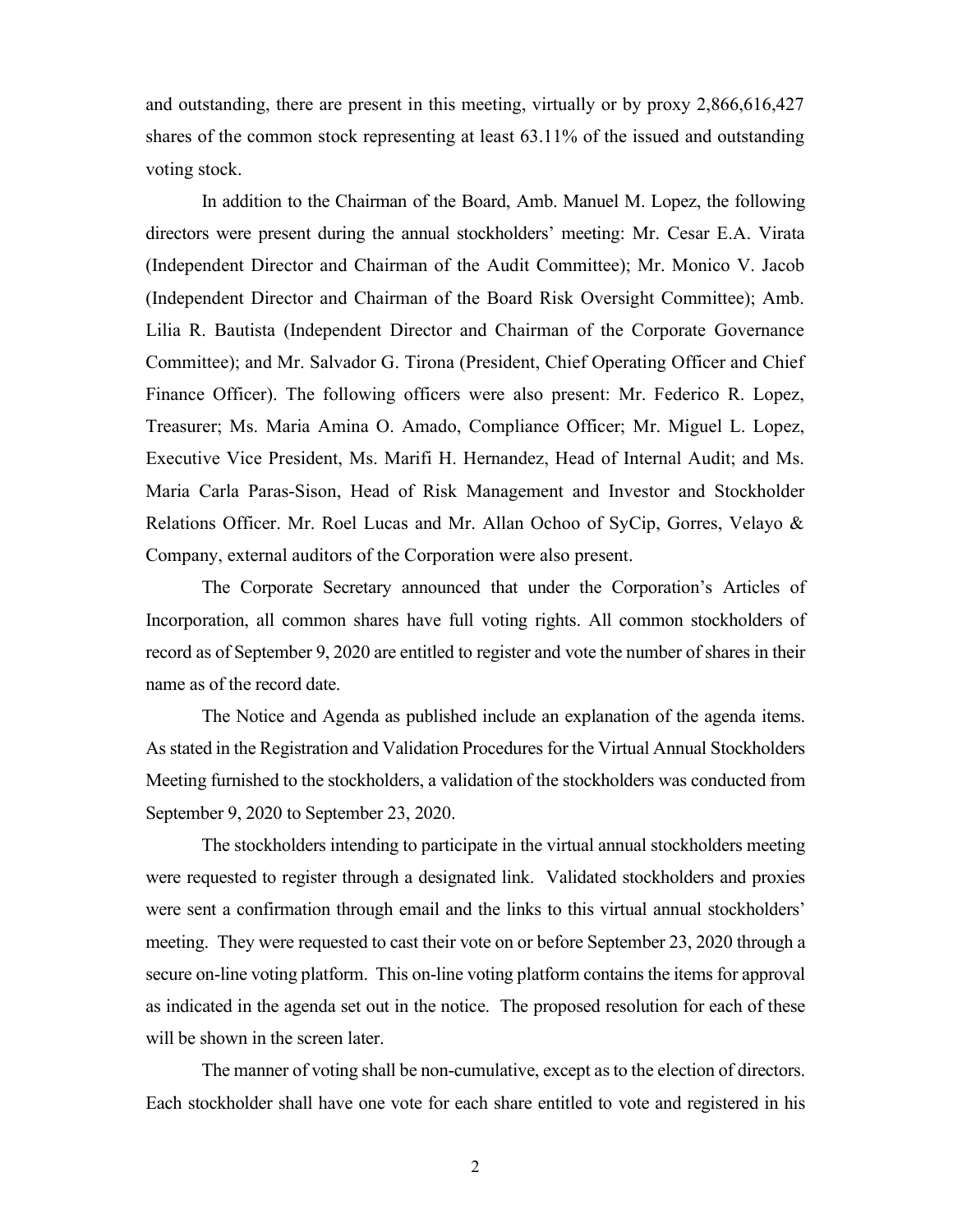name. The stockholders had the option to either vote in favor of or against a matter for approval, or to abstain. The vote of the stockholders representing at least a majority of the shares present or represented at the meeting will be sufficient to approve any of the matters for approval.

 In the election of directors, cumulative voting shall be allowed and the top seven nominees with the most number of votes will be elected as directors. Votes received through electronic voting or voting in absentia and votes cast through proxies were tabulated by the Office of the Corporate Secretary and Rizal Commercial Banking Corporation Stock Transfer, and validated by SyCip Gorres Velayo & Co. The results of the voting with full details of the affirmative and negative votes, as well as abstentions, will be reflected in the minutes of the meeting.

Questions and comments were allowed to be submitted during registration and until September 23, 2020. The Corporation will endeavor to respond to all questions within the time allowed.

The participation and voting procedures were also contained in the Information Statement accessible to all stockholders through the Company's website and the Annual Stockholders Meeting portal as well as the EDGE disclosure system of the Philippine Stock Exchange.

The Corporate Secretary said that the meeting was being recorded and except for the designated speakers and presenters, the microphones of the other attendees have been muted.

# READING AND APPROVAL OF MINUTES OF PREVIOUS STOCKHOLDERS MEETING

 The Chairman said that the next order of business is the approval of the minutes of the previous stockholders meeting held on June 11, 2019.

 The Corporate Secretary said that an electronic copy of the draft minutes of the Annual Stockholders' Meeting held last June 11, 2019 has been made available at the company's website. He said that Management is proposing the approval of a resolution as follows:

## "RESOLVED, that the stockholders of Lopez Holdings Corporation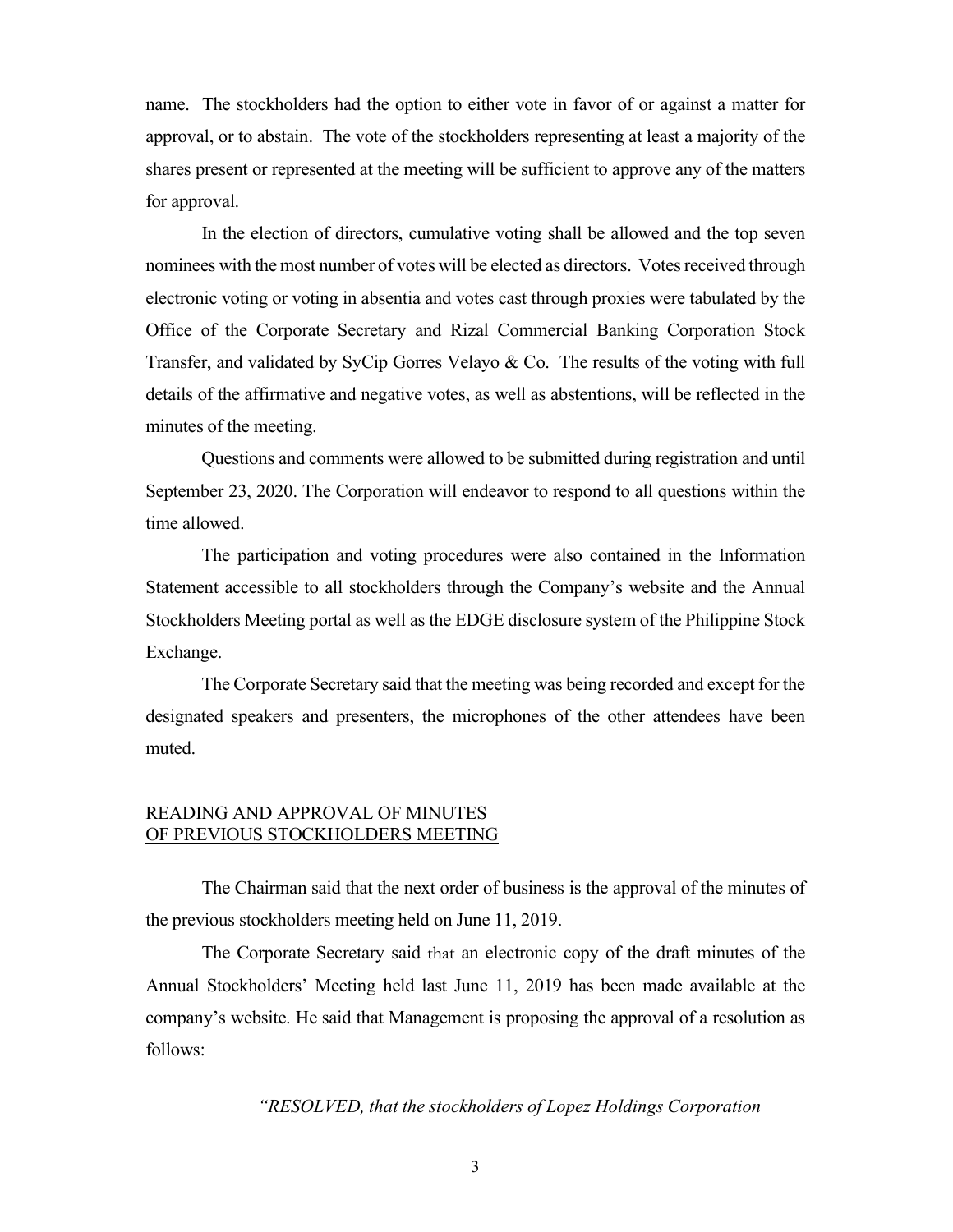approve, as they hereby approve, the minutes of the Annual Stockholders' Meeting held on June 11, 2019."

 The Corporate Secretary said that stockholders owning 2,866,584,677 shares or 99.99% of the shares present or represented in the meeting voted in favor of the approval of the minutes of the last Annual Stockholders' Meeting, 0 shares voted against and 31,750 shares abstained.

# REPORT OF THE PRESIDENT AND CHIEF OPERATING OFFICER

The Chairman gave his message to the stockholders:

My fellow shareholders:

Good morning.

We live in a very unusual time. As a pandemic ravages the globe, those among us who have not fallen to its virulence are fighting to survive. Economies are slowing down, businesses outside of essentials are faltering, and a lot of people are losing jobs, and even hope.

We should not despair. This experience we share with the rest of humanity has allowed us once more to take stock of what is truly important, to draw deep into our values to direct us toward worthwhile endeavors.

We did not shrink from our responsibility to society. With seed money provided by our investees, First Philippine Holdings Corporation (FPH) and ABS-CBN Corporation, the Pantawid ng Pag-ibig campaign hit the ground running and almost immediately provided much needed assistance to those who lost their livelihood as the country adopted protocols to safeguard public health. Within the first week of enhanced community quarantine, Pantawid ng Pag-ibig had delivered relief packages in coordination with Metro Manila mayors.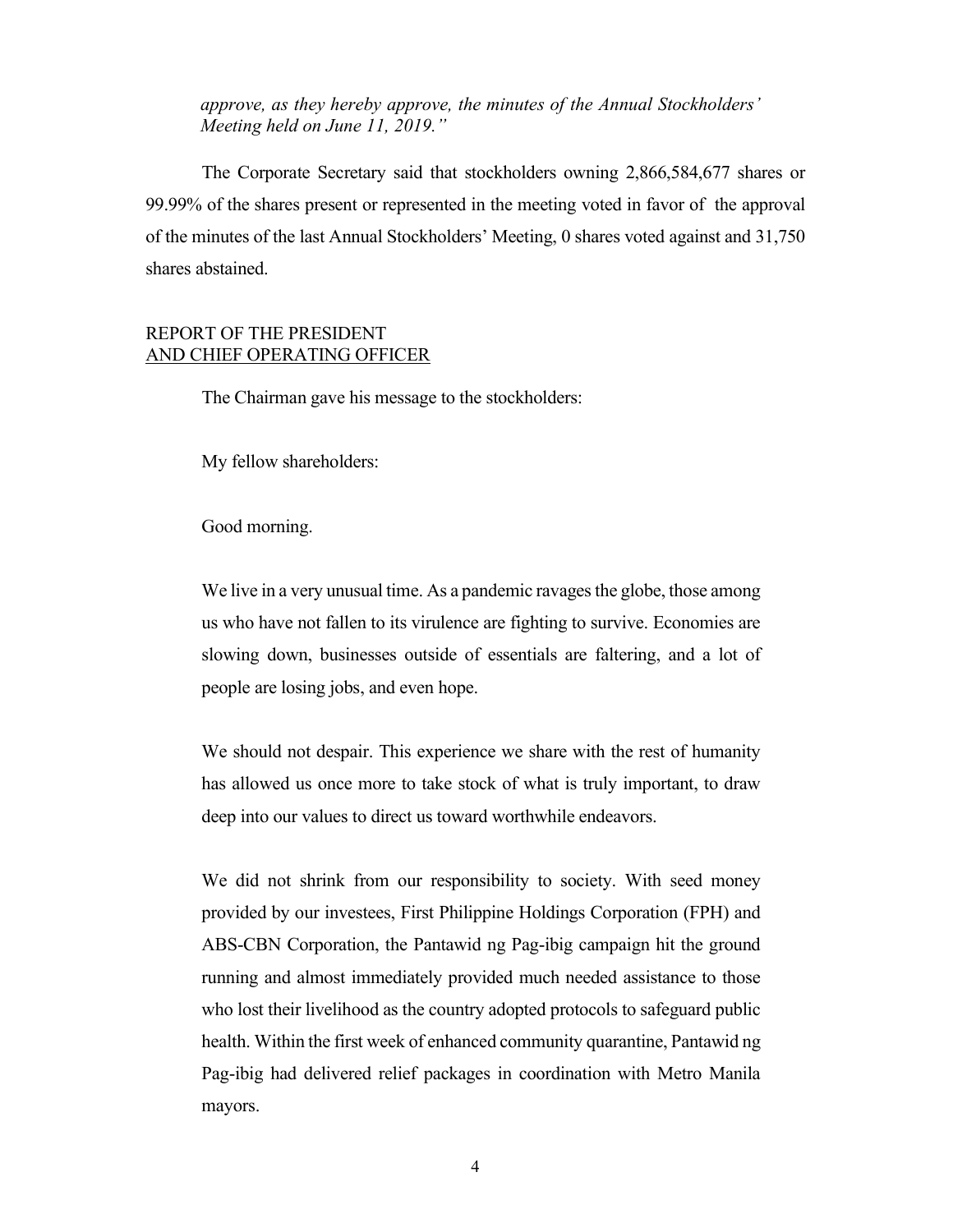It is a testament to the strong credibility and 31-year track record of ABS-CBN Foundation in humanitarian programs that various institutions, organizations and individuals have chosen to partner with us in reaching out to those most affected by the pandemic. Within five months of the campaign, Pantawid ng Pag-ibig had helped 872,000 families.

Aside from what we and our fellow employees voluntarily contributed to Pantawid ng Pag-ibig, many other initiatives were undertaken. FPH partnered with the Philippine Ports Authority to convert contracted ships into a 2,000bed quarantine facility. It also donated laboratory equipment to the Philippine General Hospital or PGH that increased their capacity to conduct tests from 150 to 1,500 per day. Together with First Balfour, FPH provided temporary facilities for employees of Medical City and the National Kidney and Transplant Institute, many of them health workers unable to go home after hospital duty because of the lack of public transportation. The list goes on and on.

We not only looked outward to our external stakeholders. We also took care of our fellow employees, complying with infection control protocols in all our sites. Almost overnight, everybody began working from home. Only missioncritical posts were manned by a skeleton force as part of the group's business continuity plan.

ABS-CBN itself, before it was forced to retrench part of its workforce, provided personal protective equipment, free meals, accommodation, shuttle services and pay premium to all its employees, including third party agency personnel who had to work onsite. This was practiced almost uniformly across the group whenever people had to accomplish critical tasks, varying only according to the particular risks each company had to address.

Caring for our internal stakeholders ran parallel to our initiatives for our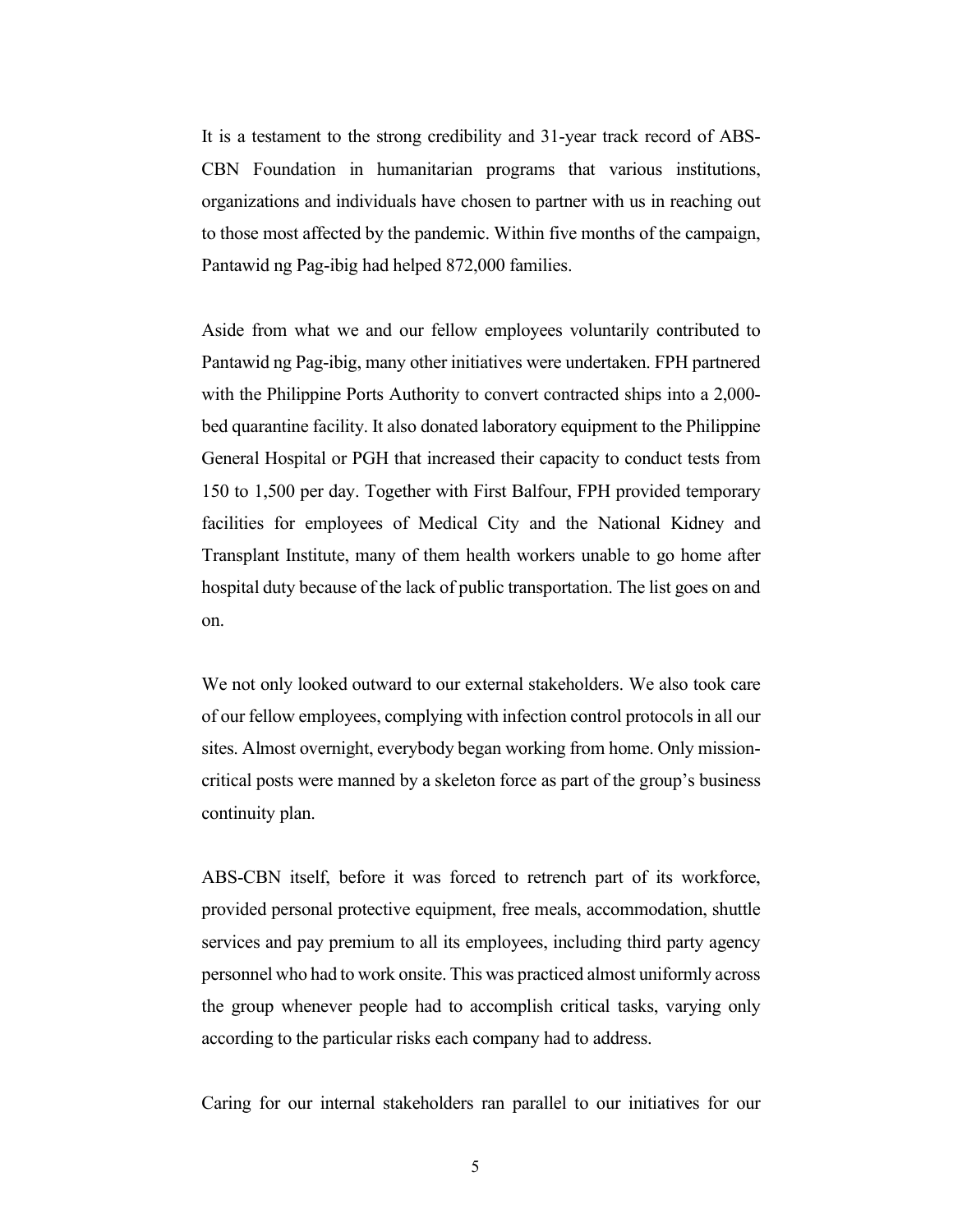communities, as well as looking after the sustainability of our investees.

As the economy went into technical recession, with many businesses shutting down, demand for electricity, real estate and other services fell. In addition, the denial of ABS-CBN's franchise application by the House of Representatives, led to the loss of its advertising sales from free TV. It will indeed be a challenging couple of years for the group, as the medium-term effects of the pandemic and the closure of ABS-CBN's free TV channel put a squeeze on revenues.

Yet, we do not despair.

FPH continues to focus on contributing to the country's energy security through the FGEN Batangas LNG Terminal Project. This project will give our country the opportunity to benefit from the global supply of LNG that can provide additional pollution-free fuel for power plants, transportation and more.

We give credit to the FPH/First Gen team members, led by their chairman and chief executive officer, Federico R. Lopez, for their vision and resoluteness. We also thank our partner, Tokyo Gas Co., Ltd., for joining us in this exciting and worthy endeavor. Tokyo Gas is a leading LNG company with over 50 years of experience in LNG storage and regasification facilities.

Last year, Rockwell Land handed over units in its newly completed residential projects such as Kirov, Sakura and Lincoln in The Proscenium and Buri in 32 Sanson in Cebu City to further its streak of ever higher net income after tax, since 2012 or the year in which it was listed in the Philippine Stock Exchange.

This performance is a product of the team's hard work and perseverance, which I have personally witnessed because I also chair Rockwell Land. It is founded on our shared vision of service beyond ordinary, most ably modeled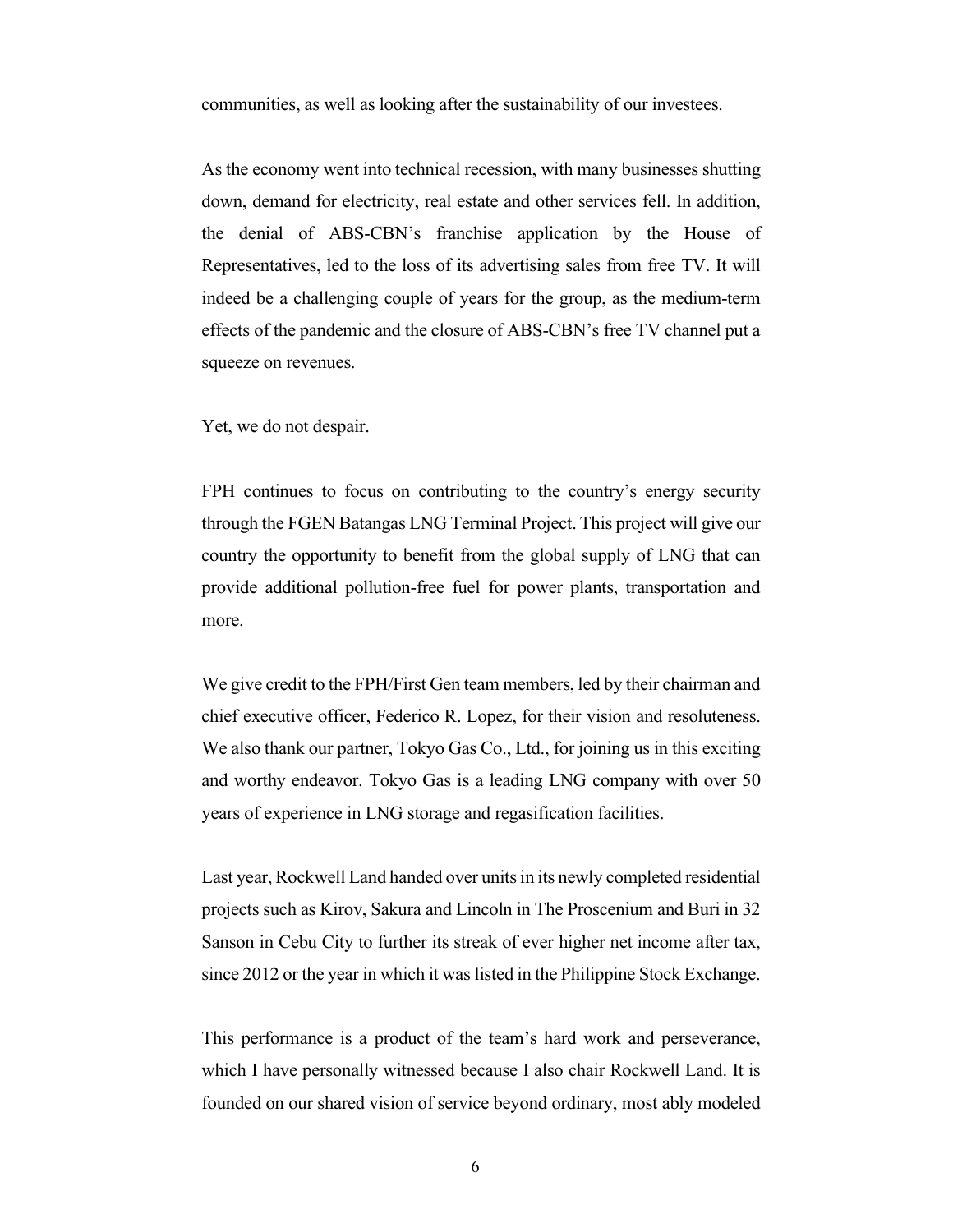by Rockwell Land's president and CEO, Nestor J. Padilla. It is this vision which guides us as we expand to new areas and develop living, working and recreational spaces for customers who appreciate life beyond the ordinary.

As for ABS-CBN, it continues to pursue its digital strategy, leading the way in local social media access. ABS-CBN News has over 20 million followers on Facebook. ABS-CBN Entertainment, which airs the Kapamilya Online Live Channel, has 29 million subscribers on YouTube.

For this, we give credit to the young team of ABS-CBN chairman Martin Lopez and ABS-CBN CEO (chief executive officer) Carlo Katigbak, who have energized their organization to adapt to viewers' changing habits, including new and preferred ways to access ABS-CBN content.

We are indeed fortunate to have chosen our executives well. In the case of the Parent company, we have Mr. Salvador G. Tirona, whose example inspires our staff members to practice the Lopez Values every day, in and outside the workplace. We also recognize the members of our board, especially our hardworking independent directors, Mr. Cesar Virata, Atty. Monico Jacob, and Amb. Lilia Bautista. They have shown utmost professionalism and given us many insights as they perform their fiduciary duty to our shareholders.

Given the quality of leadership across the group, I am convinced that we will not only survive the current adversity but thrive. We will do this while living the Lopez Values, especially business excellence and unity, with fortitude.

The board of directors, management and staff of Lopez Holdings thank you all very much for your loyalty and trust.

#### Mabuhay!

The President, Mr. Salvador G. Tirona, next gave the following report to the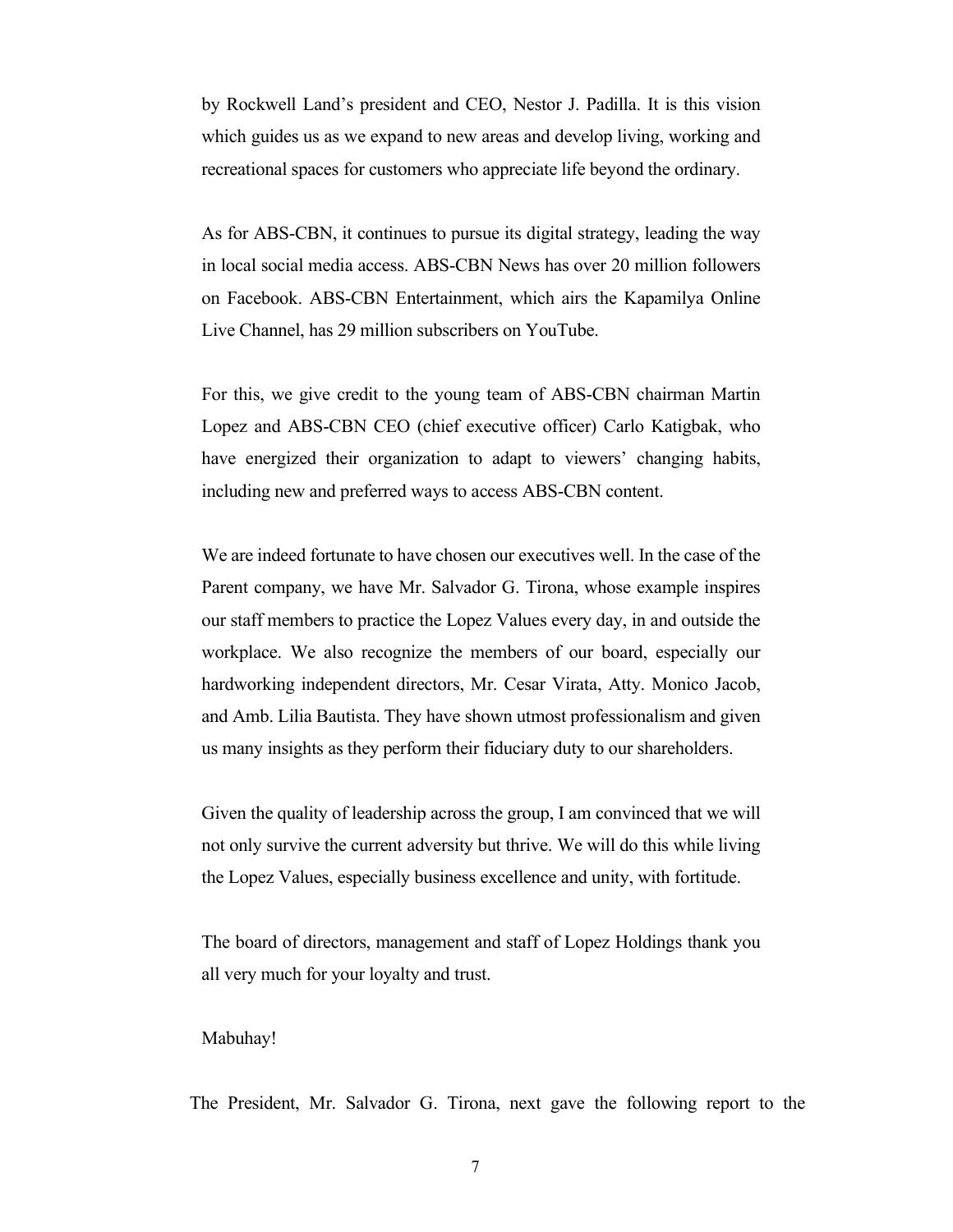## stockholders:

Fellow shareholders, a pleasant and safe morning to all!

Your company reported the audited net income attributable to equity holders of the Parent amounting to P5.322 billion for the year 2019. This is 10% lower than the P5.893 billion audited net income attributable to equity holders of the Parent reported in 2018. The financial performance of First Philippine Holdings Corporation or FPH offset by the significant impairment losses of ABS-CBN Corporation (ABS-CBN) accounted for the decrease. FPH benefited from the favorable operating results of its energy, real estate, construction and manufacturing businesses while ABS-CBN determined the consequences of the Resolution passed by the House Committee on Legislative Franchises denying the franchise application of the Company, as impairment indicators on its nonfinancial assets.

Consolidated revenues increased by 7% year-on-year to P133.594 billion from P125.389 billion. This was primarily based on the Group's favorable performance from the sale of electricity  $(+8%)$ ; real estate  $(-5%)$ , contracts and services  $(+11%)$  and sale of merchandise  $(+5%)$ . Sale of electricity accounted for 84% of revenues in 2019 versus 83% in 2018.

Equity from investment accounted for at equity method (-140%) represents the performance of ABS-CBN for the year, net of the share in the performance of FPH units. ABS-CBN incurred a net loss of P2.645 billion, with net loss attributable to equity holders of the Parent at P1.625 billion. This was after recognizing impairment losses amounting to P5.598 billion, relating to its telecommunications equipment, theme parks and attractions facilities, movie in-process and filmed entertainment, and tax credits.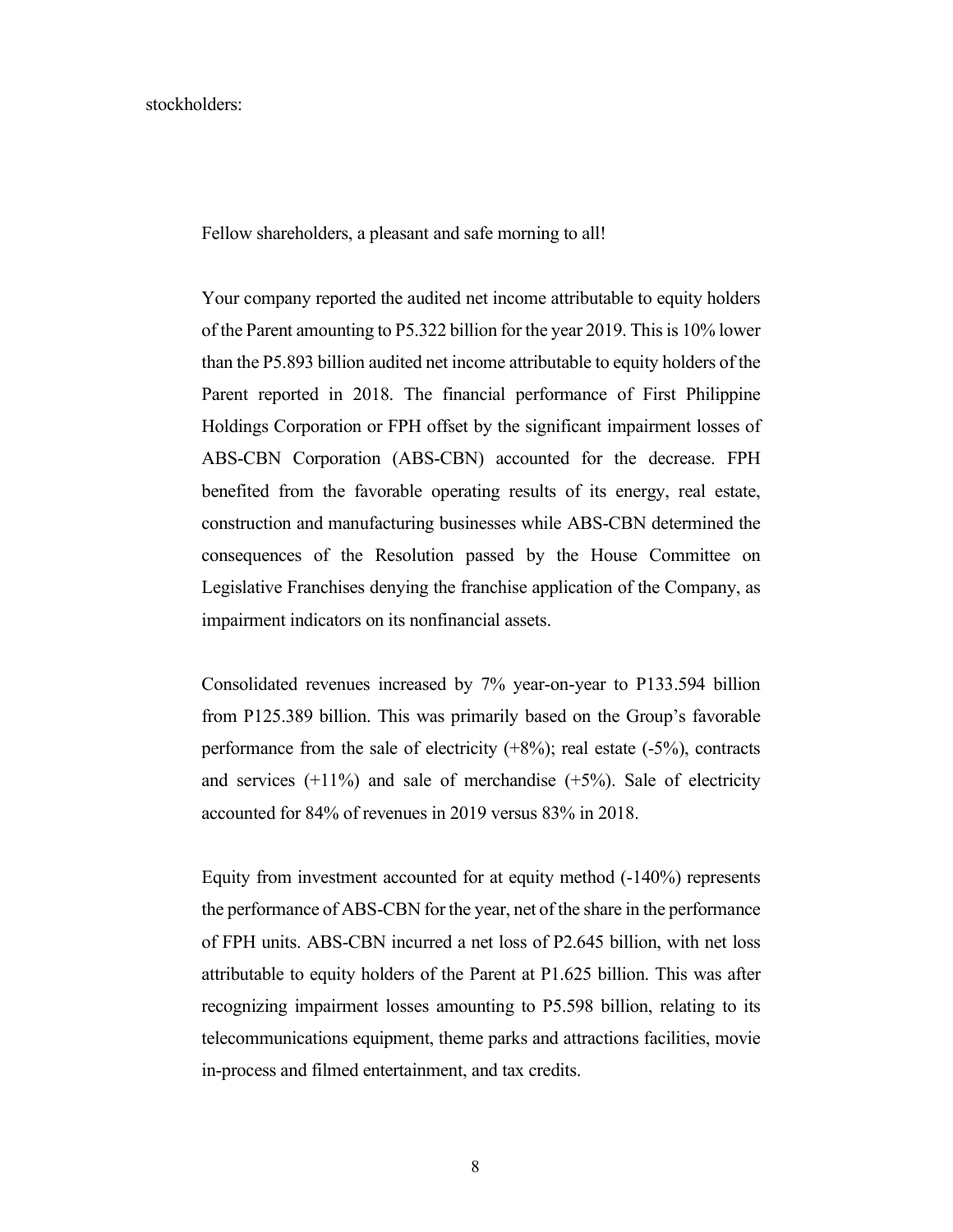For the full year 2019, Lopez Holdings' total consolidated assets grew to P392.584 billion from P390.630 billion in 2018. This figure mainly includes assets of FPH. Debt-to-equity ratio improved at 0.34x in 2019 versus 0.39x in 2018. Also, book value per share was up at P15.35 a share at the end of 2019 from a value of P14.61 a share in 2018.

As of December 31, 2019, the Parent Company, Lopez Holdings had no more direct obligations. On a consolidated basis, total liabilities stood at P193.527 billion at year end-2019 versus P202.469 billion at year end-2018. FPH benefited primarily from the strong performance of First Gen Corporation (FGEN) which means the energy group would have sufficient resources to meet obligations and fund committed investments.

Total equity attributable to Parent stood at P69.991 billion as of December 31, 2019, up by 4% from P67.332 billion year-on-year. In 2019, Lopez Holdings received P784 million in cash dividends from conglomerates FPH and ABS-CBN. In the same year, your company paid out P459 million in cash dividends to its shareholders which is 59% of dividends received in 2019 vs. 48% in 2018.

Focusing on our Power and Energy portfolio, the FGEN Batangas LNG Terminal Project (the Project) received formal approval from the Department of Energy (DoE) for a Notice to Proceed as defined in and required by the Philippine Downstream Natural Gas Regulation. This Project will be built in the First Gen Clean Energy Complex (FGCEC) in Batangas City under the management and ownership of FGEN LNG Corporation.

The DoE also issued a Certificate of Energy Project of National Significance or EPNS in favor of the Project. EPNS means that the project is needed to maintain grid stability and security and is aligned with the policy thrusts and specific goals of the DoE's Philippine Energy Plan.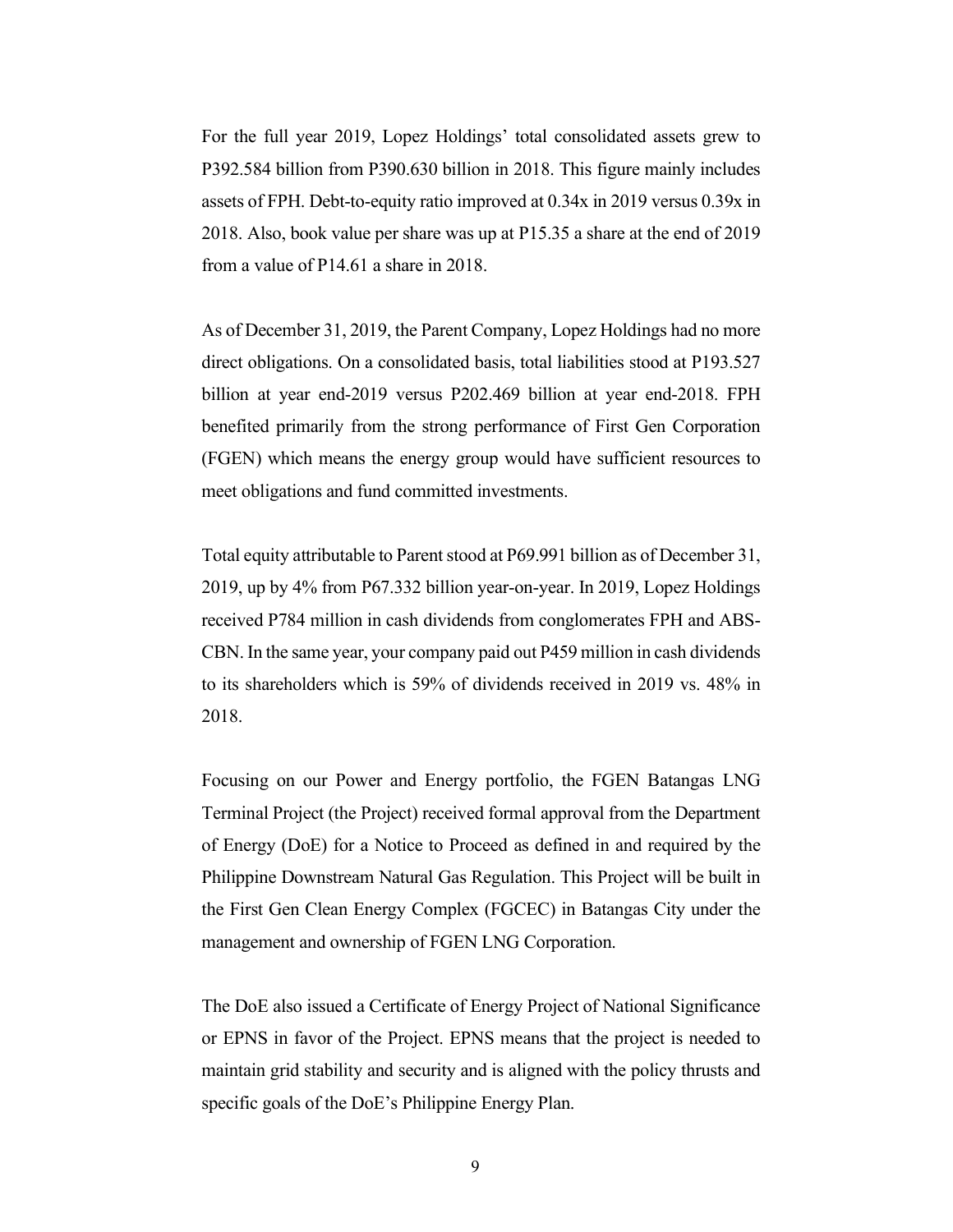FGEN selected JGC Corporation of Japan as the Preferred Tenderer in respect of the engineering, procurement and construction of the Project. If DoE acts favorably on its application for a Permit to Construct, Expand, Rehabilitate and Modify, FGEN aims to bring in a Floating Storage Regasification Unit (FSRU) on an interim basis. This will allow it to receive LNG even prior to the expiration of the Malampaya gas contracts in 2024. The imported LNG can then be supplied directly to FGEN's existing power plants, should Malampaya be unavailable for any reason.

FGEN's pioneering work in the LNG industry in the country is anchored on our commitment to investments that improve the lives of Filipinos, as stated in our company vision. The entry of LNG may encourage both industrial and transport industries to consider it as a replacement to more costly and polluting fuels. Even more important, we believe that the development of the Project may prove critical in ensuring energy security for consumers in the Luzon grid.

As for the Media and Communications group, despite lacking a franchise, as a multimedia company, ABS-CBN's mission has always been to be in the service of the Filipino worldwide. It introduced Filipino programming overseas through The Filipino Channel or TFC, first in North America and then to the rest of the world. It digitized its news and entertainment content and pioneered on-demand viewing, first through catch-up programming, and later through iWant and TFC Now platforms. These two services have recently merged to serve both local and international audiences who may now access thousands of hours in the ABS-CBN video library through basic or premium subscriptions on the iWant TFC app or website.

Throughout the development of these digital platforms, ABS-CBN has proven true to its commitment to unite audiences worldwide and bring out the very best in the Filipino. Its hit TV programs and blockbuster movies are accessed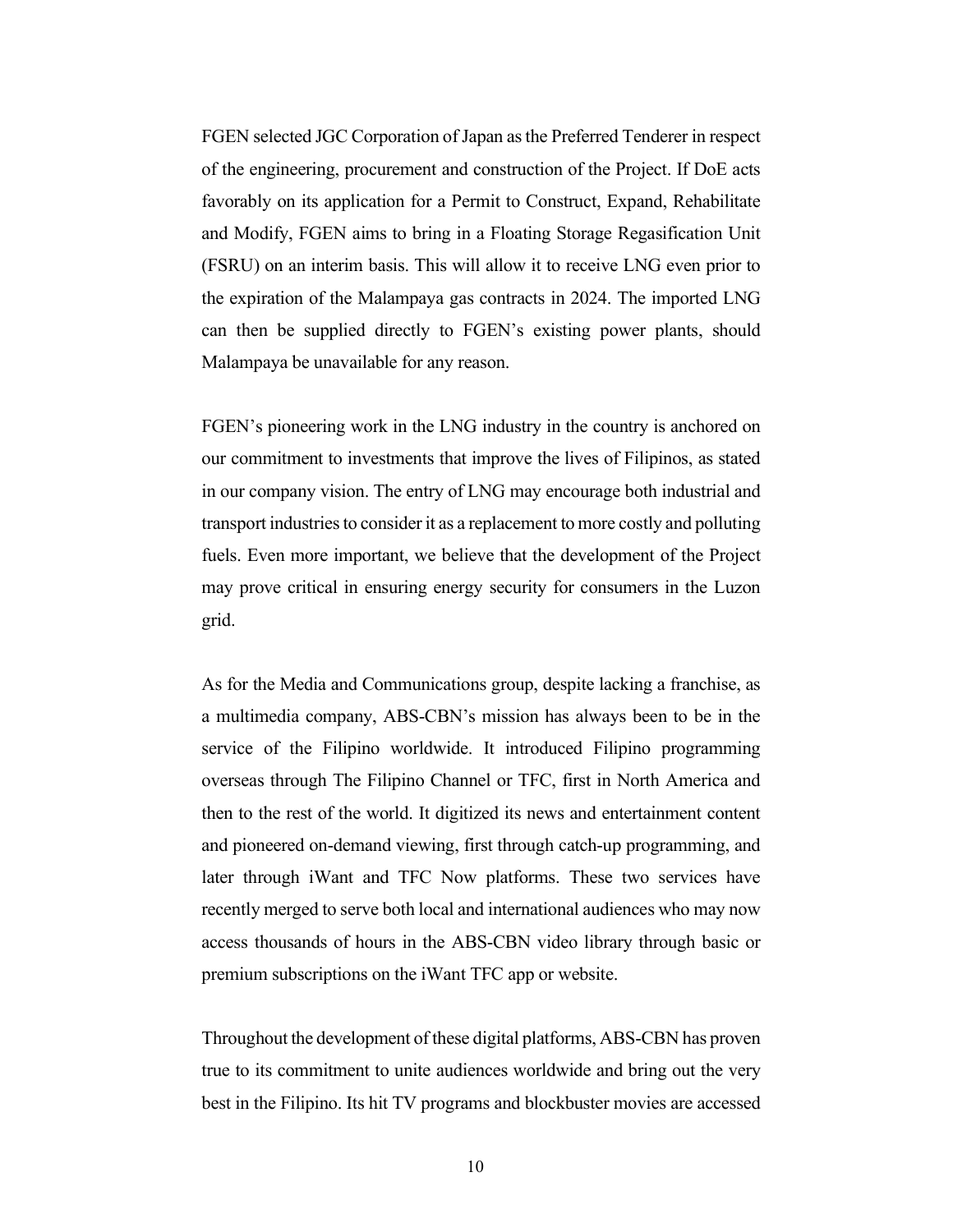repeatedly by loyal viewers, engaged by stories and characters that reflect the struggles, failures and victories of ordinary Filipinos.

Let me now report on the financial performance of Lopez Holdings for the first half of 2020.

Based on unaudited financial statements, your company reported a net income attributable to equity holders of the Parent of P275 million. This is 93% lower than the P4.181 billion in net income attributable to equity holders of the Parent reported in the first half of 2019. Lower revenues from all business sectors and higher costs that include one-off expenses related to the group's COVID-19 response and share in the net loss reported by ABS-CBN's media and entertainment businesses accounted for the results.

Unaudited consolidated revenues decreased by 21% year-on-year to P53.880 billion from P67.913 billion. Sale of electricity accounted for 89% of revenues in 1H2020, compared to 86% of revenues in 1H2019. Operating companies held by FPH experienced slower sales of electricity (-18%), real estate (-52%), contracts and services (-23%) and sale of merchandise

(-26). Likewise, unaudited consolidated costs and expenses decreased by 21% to P40.635 billion from P51.300 billion year-on-year.

Share in net losses of ABS-CBN through Lopez PDRs and FPH units accounted for at equity method amounted to P2.023 billion from an equity share in net earnings of P972 million for the same period last year mainly due to lower advertising revenues. ABS-CBN booked a net loss of P3.930 billion for 1H2020, compared to a net income of P1.468 billion in 1H2019. It reported a 36% decline in revenues where Ad sales accounted for 39% of ABS-CBN revenues, compared to 54% in 1H2019. ABS-CBN ceased the use of government-assigned broadcast frequencies on May 5, 2020 in compliance with an order by the National Telecommunications Commission. Its legislative franchise was effective only until May 4, 2020 and its application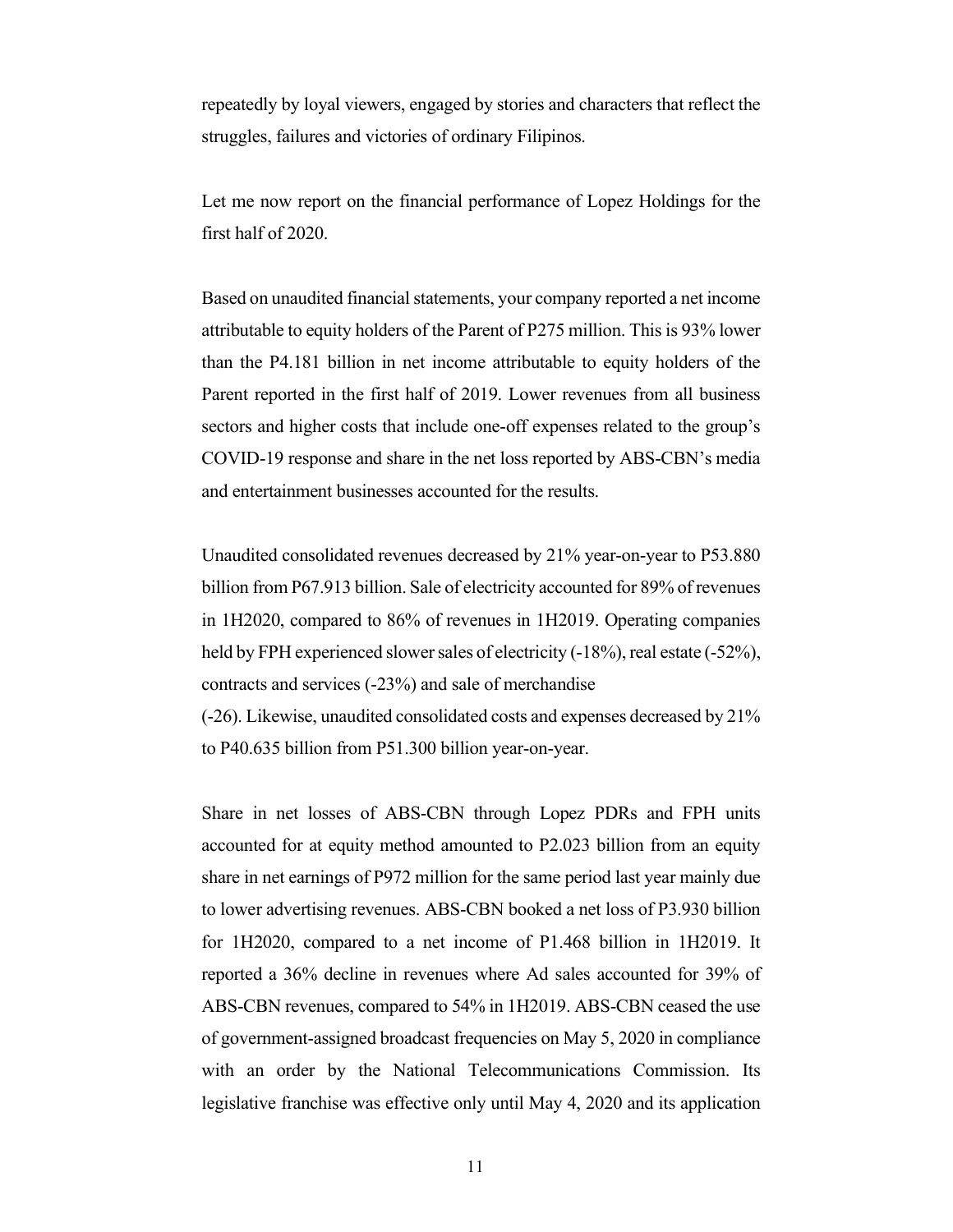for a new franchise, as mentioned earlier, was denied by the House of Representatives on July 10, 2020.

Despite this setback, we are convinced that ABS-CBN has so much more to offer. Even as it closed whole business units and retrenched a substantial portion of its workforce, the company is making use of existing opportunities and searching for means to open more channels to engage its audiences. The people of ABS-CBN have the talent, the creativity and the heart to serve. They will continue to reach out and stay relevant to viewers worldwide through our shared values and programs that inform, entertain and inspire.

Our vision, mission, values and people drive us to always work for the good, even during challenging times and when circumstances are not in our favor.

On behalf of the Lopez Holdings Board of Directors, officers and staff, I thank you for your continued trust and confidence. Good day to all!

## RATIFICATION OF THE AUDITED FINANCIAL STATEMENTS

 The Chairman said that copies of the management report which includes the Audited Financial Statements for the year ended December 31, 2019 were duly published and made available to the stockholders prior to this meeting.

 The Corporate Secretary said that the management report and the financial statements include all pertinent actions undertaken during the year as well as the activities and performance of the subsidiaries and affiliates. The Board of Directors approved the issuance of the financial statements last August 25, 2020.

 The Corporate Secretary said that in connection with the meeting, the Corporation had requested its valued stockholders to submit their questions through a designated on-line link or email at corporatesecretary ( $\hat{\omega}$ lopez-holdings.ph. He also said that Management is prepared to clarify or elaborate on any matter reflected in the management report and the financial statements. The external auditor was also there to explain as may be necessary.

 The Corporate Secretary read the questions that were submitted during the time stated in the procedures and received via email at corporatesecretary $\omega$ lopez-holdings.ph.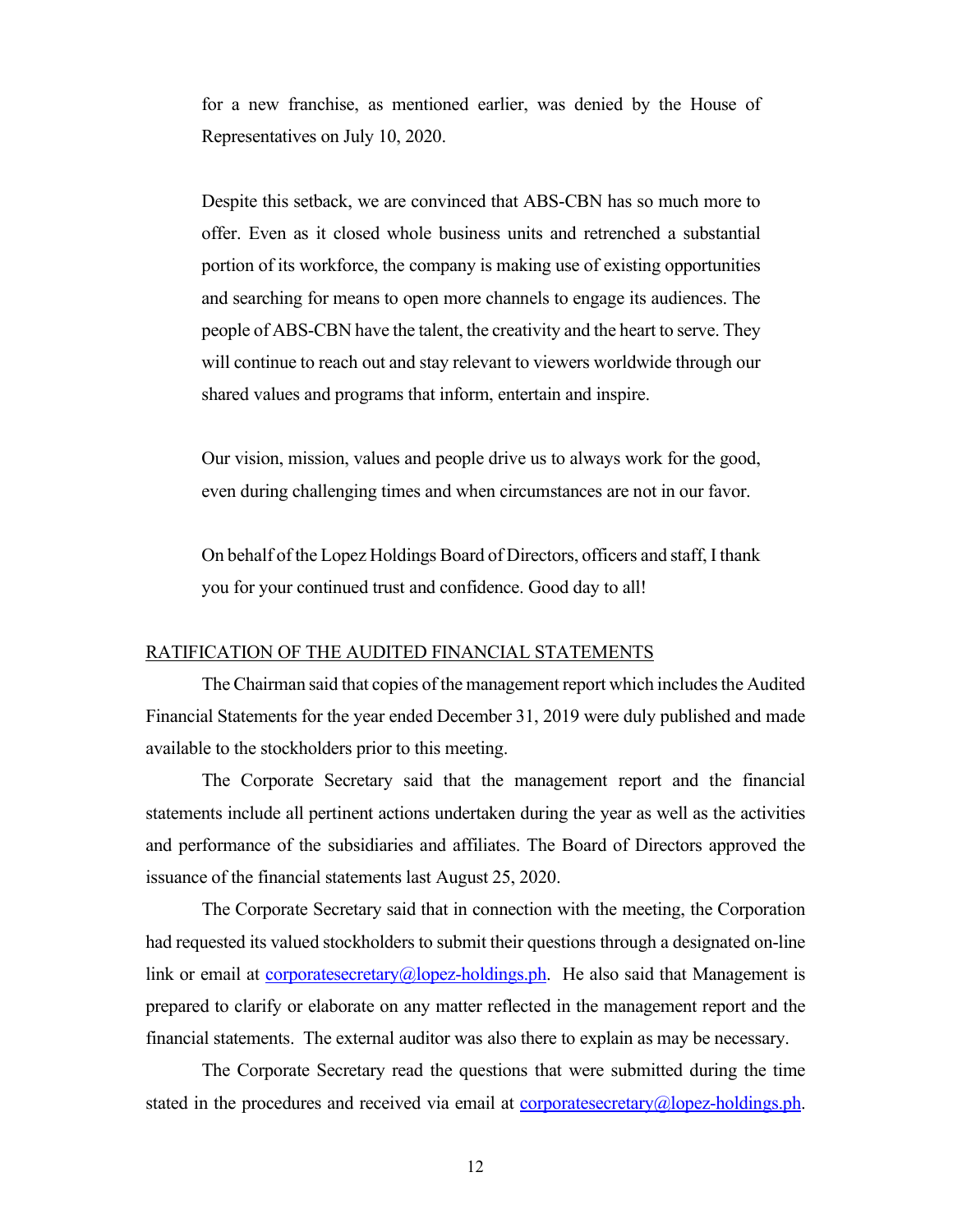The first question was from Ms. Yiessa Borbon who asked: What is the effect of the pandemic on Lopez Holdings' earnings?

The President replied as follows:

 Like any other business in the country, this pandemic has also affected the earnings of Lopez Holdings and the Lopez group in general. It had a negative effect on consumer demand outside of essentials. The COVID-19 community quarantine measures implemented by the government slowed down economic activity. For example, electricity sales are trending lower for the year and has impacted on the revenues of our energy group. Even revenues from our real estate and construction businesses experienced lower sales take up and slower construction activities due to lockdown restrictions. Thus, Lopez Holdings earnings declined as your company derives its earnings from these investee companies.

The Corporate Secretary read the next question from Ms. Maria Victoria Marcelino: What is the effect of ABS-CBN's franchise non-renewal on Lopez Holdings?

The President answered the question as follows:

 The franchise non-renewal had a tremendous impact on ABS-CBN's income. Its revenues declined significantly with airtime ad sales dropping by more than 50% due to the closure of its free-to-air channels. Furthermore, ABS-CBN had to recognize an impairment loss on its nonfinancial assets as a consequence of the denial of its franchise renewal application. Lopez Holdings derives almost half of its equity share in net earnings from ABS-CBN. Without the franchise, ABS-CBN will have to develop and pursue its digital strategy, as well as find more creative means to reach its loyal audiences. We are hopeful that ABS-CBN's current efforts on this new business model will eventually gain traction and will survive this current adversity.

The Corporate Secretary said that those were the questions that were received during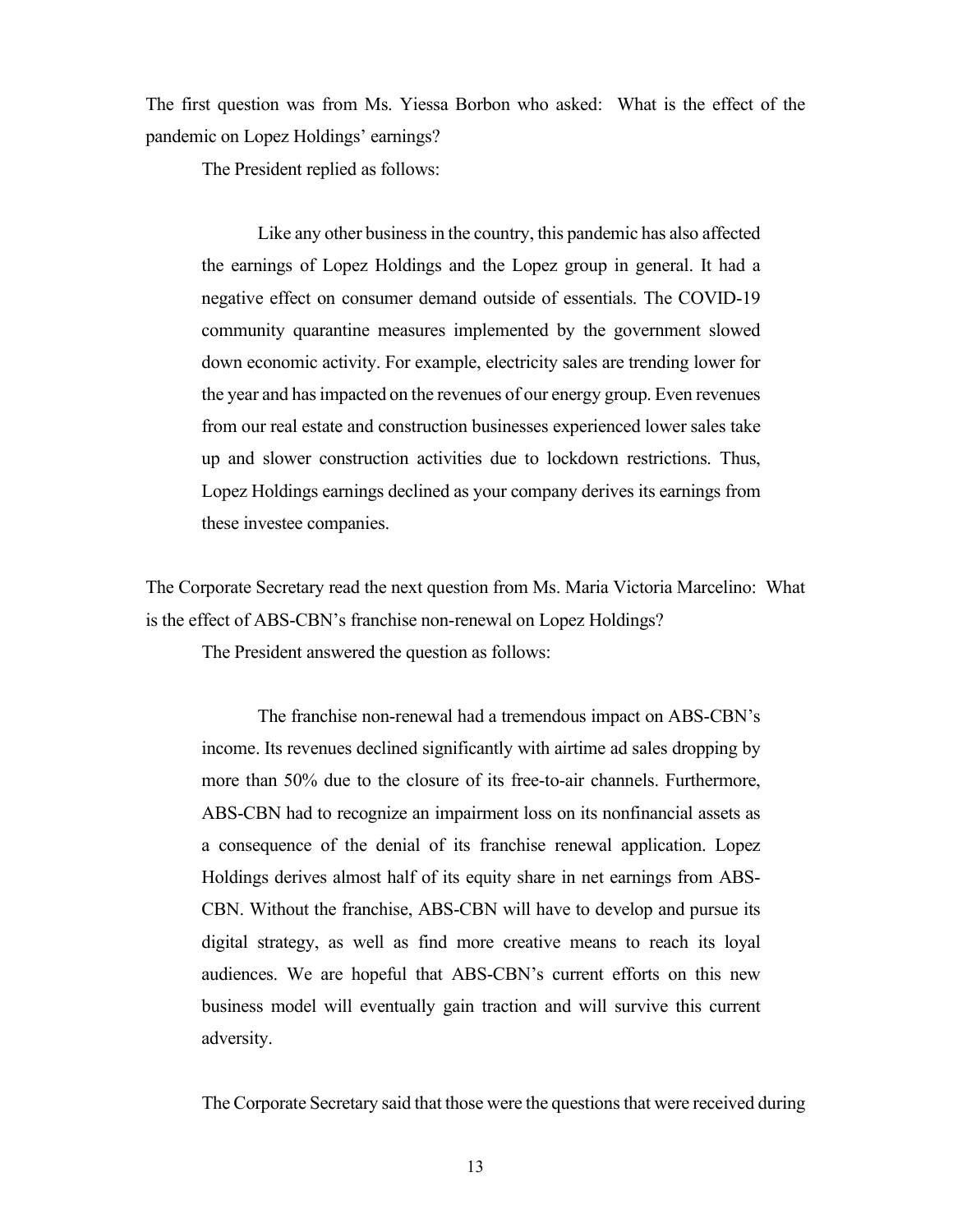the time stated in the procedures and that for questions that were submitted after the deadline or for additional questions from the stockholders, these may be directed to the office of the Corporate Secretary by email at corporatesecretary@lopez-holdings.ph.

 The Chairman requested the Corporate Secretary to read the proposed resolution with respect to the financial statements and the reports and the voting results.

 The Corporate Secretary said that Management proposed the approval of a resolution as follows:

 "RESOLVED, That the stockholders of Lopez Holdings Corporation (the 'Corporation') confirm, approve, and ratify, as they hereby do confirm, approve, and ratify, the Board of Directors' approval of the Audited Financial Statements of the Corporation for the period ended December 31, 2019."

 The Corporate Secretary said that stockholders owning 12,863,148,477 shares or 99.88% of the shares present or represented in the meeting voted in favor of the approval of the audited financial statements; 0 shares voted against and 3,467,950 shares abstained.

## RATIFICATION OF ACTS OF THE BOARD OF DIRECTORS AND OF MANAGEMENT

 The Chairman said that the next item in the agenda is the ratification of the acts of the Board of Directors and of the Management of the Corporation. He asked the Corporate Secretary to read the proposed resolution in this regard and the voting results.

 The Corporate Secretary said that the actions affecting the business, operations, financial performance and decisions of the Corporation are also covered in the Information Statement, Management Report, Chairman and President's Reports and in the discussions in the meeting. He said that Management proposed the approval of a resolution as follows:

 "RESOLVED, That all resolutions and acts of the Board of Directors as well as the acts and contracts entered into by the Management of Lopez Holdings Corporation during the calendar year ended December 31, 2019, and up to the date of this Annual Stockholders' Meeting, and the Chairman's and President's Reports, be, as they are hereby, confirmed, ratified and approved by the stockholders."

The Corporate Secretary said that stockholders owning 2,863,148,477 shares or 99.88% of the shares present or represented in the meeting voted in favor of the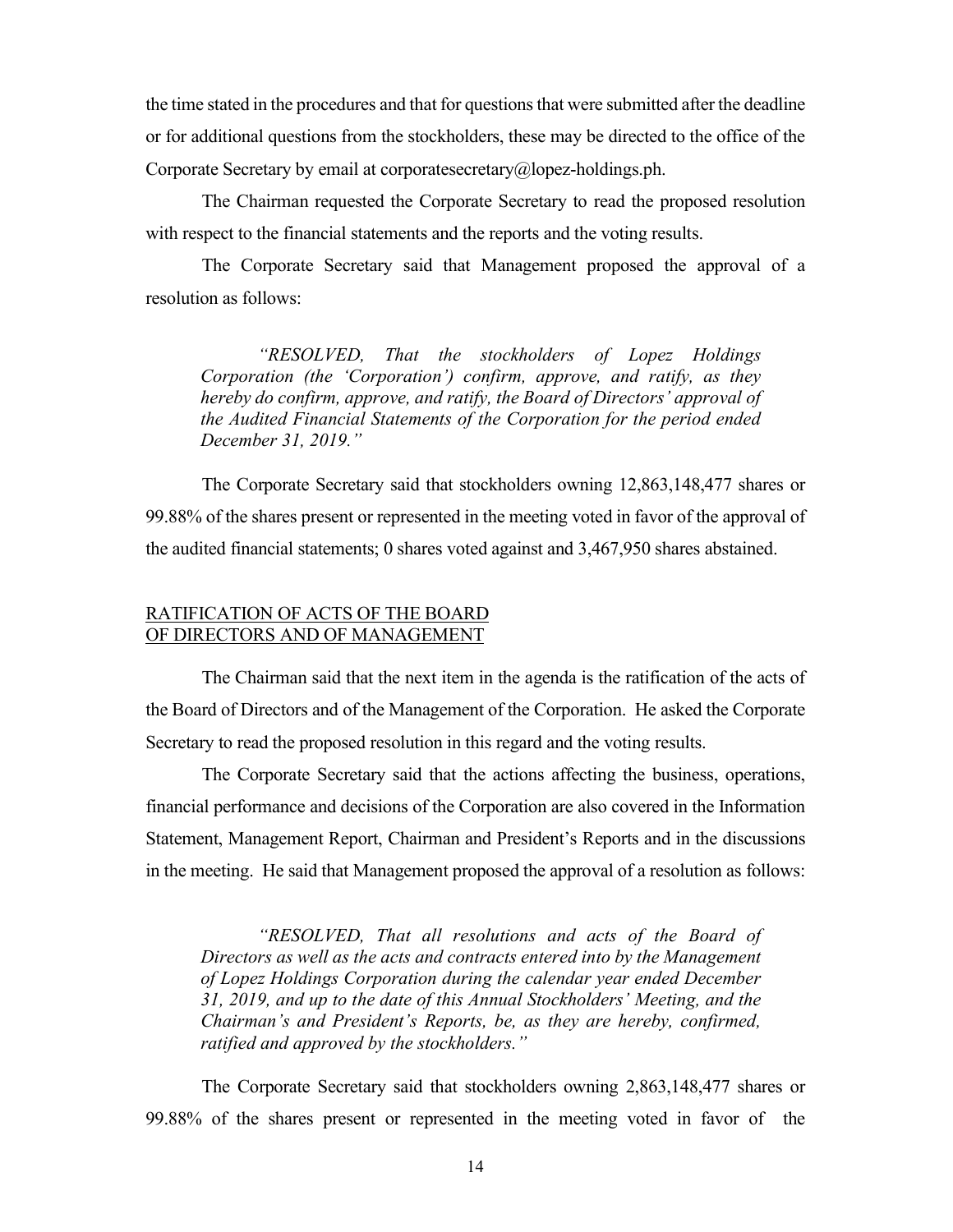confirmation, ratification and approval of the acts of the Board of Directors and of the Management during the calendar year ended December 31, 2019 and up to the date of the meeting as well as the Chairman's and Management's Reports rendered that day, 0 shares voted against and 3,467,950 shares abstained.

## ELECTION OF DIRECTORS

 The meeting proceeded to the election of directors for the ensuing year. The Corporate Secretary said that in accordance with the By-laws and Manual for Corporate Governance, the following have been qualified and nominated as Directors of the Corporation for the ensuing year:

- 1. Mr. Oscar M. Lopez
- 2. Amb. Manuel M. Lopez
- 3. Mr. Eugenio L. Lopez III
- 4. Mr. Salvador G. Tirona
- 5. Mr. Cesar E. A. Virata
- 6. Amb. Lilia R. Bautista
- 7. Mr. Monico V. Jacob

Amb. Bautista and Messrs. Virata and Jacob are being nominated as independent directors.

 The directors' qualifications and professional experience are all discussed in the Information Statement.

 With respect to the votes cast, the Secretary said that each director received at least 99.43% of the votes and certified that all the directors so nominated have received the requisite votes for election without prejudice to a final tabulation to be made part of the records.

 The Chairman declared all the nominees to be the duly elected members of the board of directors of Lopez Holdings Corporation, to serve as such for the ensuing year and until their successors shall have been duly elected and qualified.

The results of the final tabulation of election and tally of votes are as follows:

| <b>Director</b>   | <b>Votes For</b> | <b>Votes Against</b> | Abstain |
|-------------------|------------------|----------------------|---------|
| Oscar M. Lopez    | 2,863,782,777    | 2,801,900            | 31,750  |
| Manuel M. Lopez   | 2,862,602,777    | 3,981,900            | 31,750  |
| Eugenio Lopez III | 2,863,782,777    | 2,801,900            | 31,750  |